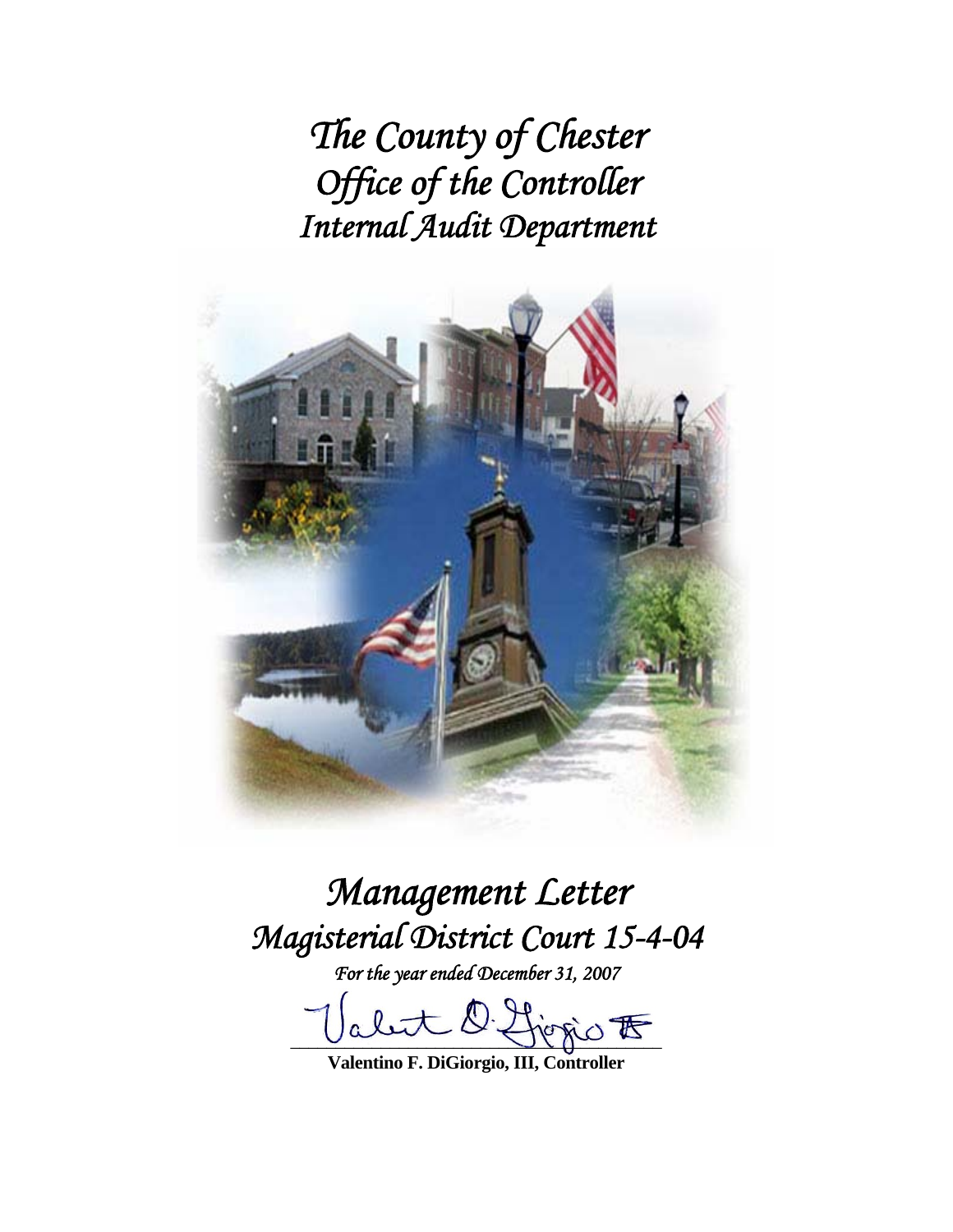# **To: Magisterial District Judge Thomas E. Martin, Jr.**

# *Introduction*

On August 26, 2008, Internal Audit completed an audit of Magisterial District Court 15-4-04 (*District Court*). Sharon Kaye Jones, CIA, was the auditor-in-charge. Internal Audit is required by County Code to review district courts annually to ensure compliance with policies and procedures mandated by the Administrative Office of Pennsylvania Courts and/or District Justice Administration and to assess their overall internal control structure. The scope of our audit included a review of the following:

- Cash and Petty Cash
- Undisbursed Funds
- Cash Receipts
- Manual Receipts
- Cash Disbursements
- Voided Transactions
- Overall Compliance.

# *Executive Summary*

The management and staff of the *District Court* are, in all material respects, in compliance with policies and procedures set forth by the Administrative Office of Pennsylvania Courts and directives imposed by District Justice Administration. Minor findings involving internal control and compliance are included within this Management Letter.

We would like to thank the management and staff of the *District Court* for their cooperation and assistance during the course of this audit. We have provided herein a copy of our "Audit Findings" and "Recommendations" for your review and comment.

Please feel free to contact our office at (610) 344-5913 should you have any questions or concerns.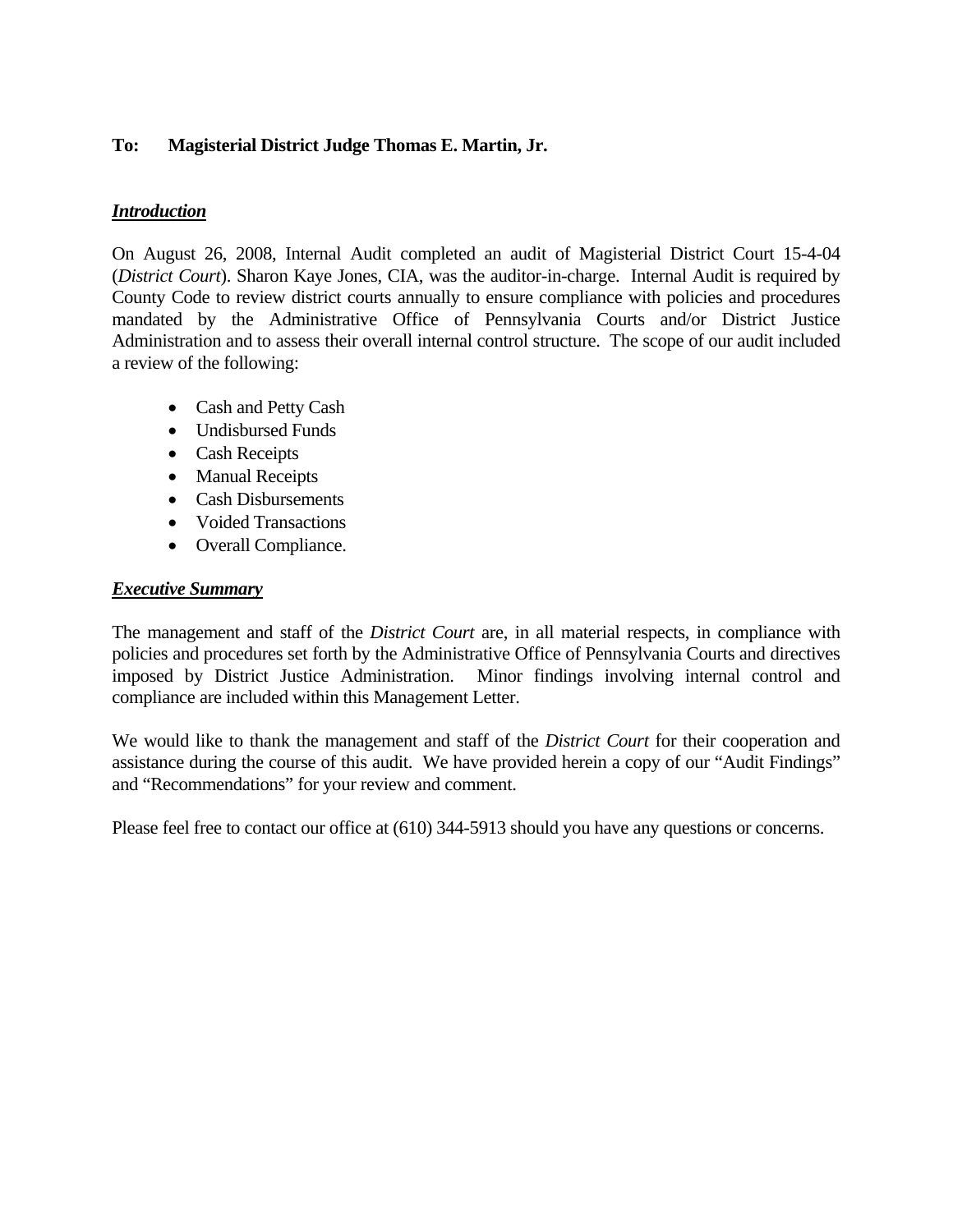# **MAGISTERIAL DISTRICT COURT 15-4-04**

# **FINDINGS AND RECOMMENDATIONS**

## **FOR THE YEAR ENDED DECEMBER 31, 2007**

## **I. INTERNAL CONTROL FINDINGS AND RECOMMENDATIONS**

## RECONCILIATION

#### Finding 1: Cash / Escrow Payable

**A prior year cash adjustment remains unresolved with the bank**. On 1/20/06 the *District Court*  receipted a bail check payment for \$1. In preparing the deposit for the day, the dollar was included on the Daily Deposit listing and on the deposit slip, but the check was not physically placed in the deposit bag. The bank recorded the deposit amount as was listed on the deposit slip despite the missing check. At this point, the book balance and bank balance agreed. Upon discovering that the check had not been taken to the bank, the *District Court* prepared a separate deposit for the \$1 and took the check and deposit slip to the bank. As a result, the bank recorded the \$1 deposit twice and the account balance is now overstated by \$1.

#### Recommendation

Previously, Internal Audit recommended that the *District Court* contact the bank to inform them of the error and to request that the account balance be reduced by \$1. The bank, *The Peoples Bank of Oxford* has informed the *District Court* that their policy prohibits them from making adjustments that are monetarily inconsequential (\$1 or less). Although Internal Audit understands the bank's position, the fact of the matter is that the *District Court's* checking account needs to remain a "zero balance" account. This means that the cash balance, should at all times, equal the amount owed to another government agency or individual.

Should the bank continue to deny processing adjustments of \$1 or less, the *District Court* may need to process shortages and/or overages through the County's general fund. In this manner, account overages will be paid into the general fund and shortages will be paid out of the general fund.

#### Auditee Response

*District Court management concurs with the audit finding and recommendation.*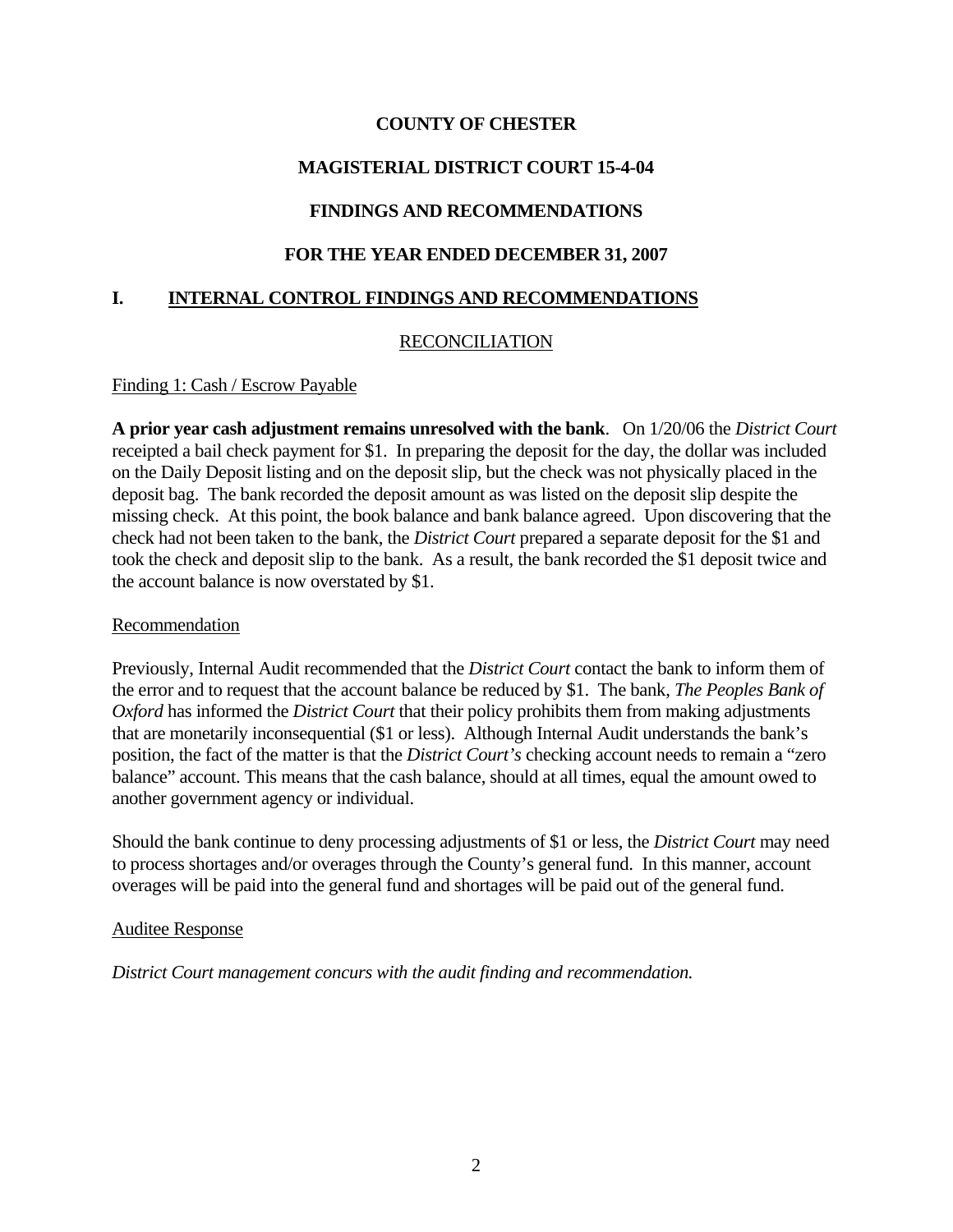# **MAGISTERIAL DISTRICT COURT 15-4-04**

# **FINDINGS AND RECOMMENDATIONS**

## **FOR THE YEAR ENDED DECEMBER 31, 2007**

## **I. INTERNAL CONTROL FINDINGS AND RECOMMENDATIONS**

## RECONCILIATION

#### Finding 2: Cash / Escrow Payable

On 8/31/07 the bank sent an advice to the *District Court* notifying them that a check deposited on 8/27/07 was returned for insufficient funds but was re-deposited. The *District Court* did not realize that the check was successfully re-deposited and voided the original receipt. They proceeded to contact the defendant and when all efforts failed, issued a warrant for "failure to pay". Upon receipt of the bank statement, the Office Manager noticed that there was no deposit adjustment for the NSF check and contacted the bank. The Office Manager was informed that the check was re-deposited and successfully cleared. In order to reconcile, the Office Manager prepared a credit adjustment on the books instead of creating a new receipt. To further complicate the situation, the defendant remitted a second payment which included constable costs in addition to the original fine. This payment was also deposited into the bank. As of 10/24/07, the *District Court* checking account holds approximately \$600 in excess funds because the duplicate payment was never refunded to the defendant.

#### Recommendation

Internal Audit recommends that the *District Court* process a receipt for the original payment that was voided in error. This will put the money back on the books. The *District Court* can then process a debit adjustment to offset and clear the credit adjustment which was used to reconcile the book to the bank for September, 2007. The *District Court* should then discuss the matter with the Judge to determine which of the payments should be refunded back to the defendant (\$568.50 or \$615.50).

#### Auditee Response

*District Court management concurs with the audit finding and recommendation.*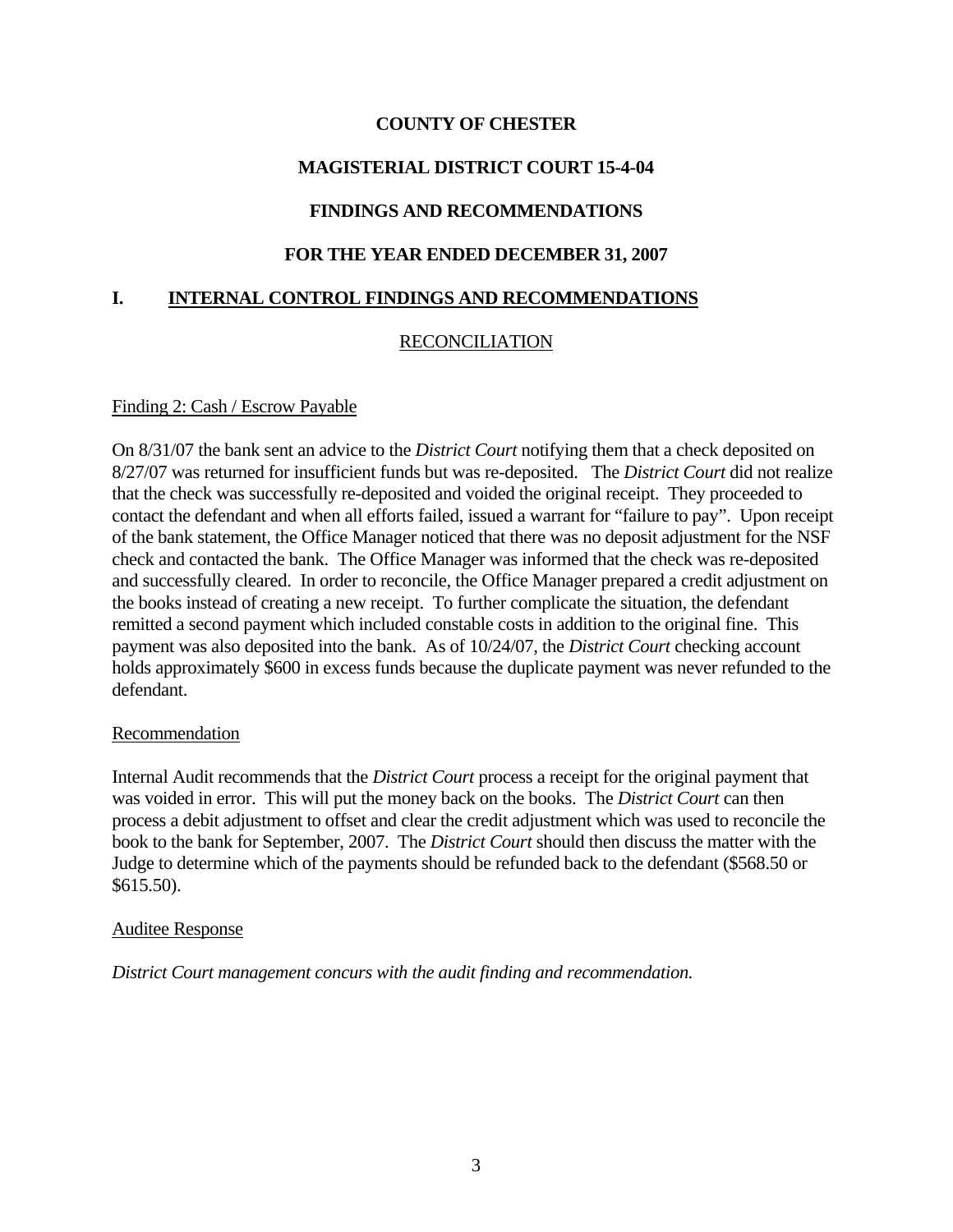# **MAGISTERIAL DISTRICT COURT 15-4-04**

# **FINDINGS AND RECOMMENDATIONS**

## **FOR THE YEAR ENDED DECEMBER 31, 2007**

## **I. INTERNAL CONTROL FINDINGS AND RECOMMENDATIONS**

## RECONCILIATION

#### Finding 3: Cash / Escrow Payable

The *District Court* processed a debit adjustment on the books in error. In order to reconcile, the District Court left the adjustment "outstanding" and reversed it one month later.

#### Recommendation

Debit and credit adjustments should only be processed out of necessity to offset bank or clerical errors. As a result, these adjustments should clear immediately. An outstanding adjustment should suggest that there is a problem that needs further attention. The problem should be corrected before the reconciliation process for the month is complete.

#### Auditee Response

*District Court management concurs with the audit finding and recommendation.* 

# **II. COMPLIANCE WITH POLICIES AND PROCEDURES**

In order to test compliance with all applicable policies and procedures, Internal Audit selected a statistical sample of 25 case files out of a total population of 5,707 case files created in 2007. In addition, we performed other related tests of cash receipts, cash disbursements, manual receipts, undisbursed funds, and voided transactions. Sample size for the tested areas was determined through a risk assessment analysis based on the results of the *District Court's* prior year audit and current year caseload. We believe the results of our tests are representative of the entire population on the basis of accepted audit sampling principles.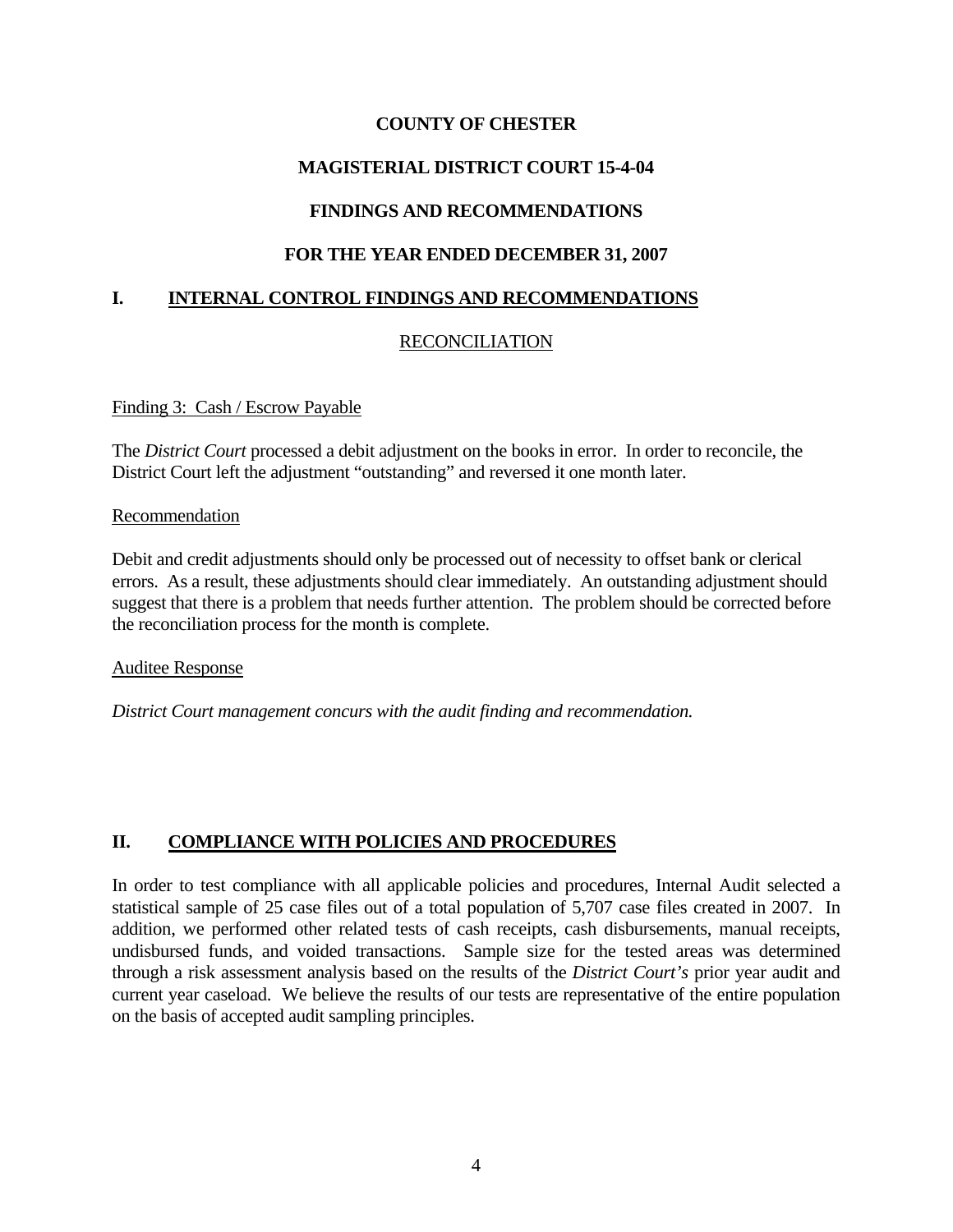# **MAGISTERIAL DISTRICT COURT 15-4-04**

# **FINDINGS AND RECOMMENDATIONS**

# **FOR THE YEAR ENDED DECEMBER 31, 2007**

## **II. COMPLIANCE WITH POLICIES AND PROCEDURES (continued)**

#### Finding 1: Undisbursed Funds

In 1 instance, bail was not forfeited in a timely manner.

#### Recommendation

Internal Audit would like to remind the *District Court* that once a defendant fails to appear for a preliminary hearing, a warrant should be issued. At this same time, a "Notice of Bail Forfeiture" should be given to the defendant and all sureties either personally or via first class and certified mail to their last known address. After 20 days, the bail should be forfeited to the county.

#### Auditee Response

*District Court management concurs with the audit finding and recommendation.*